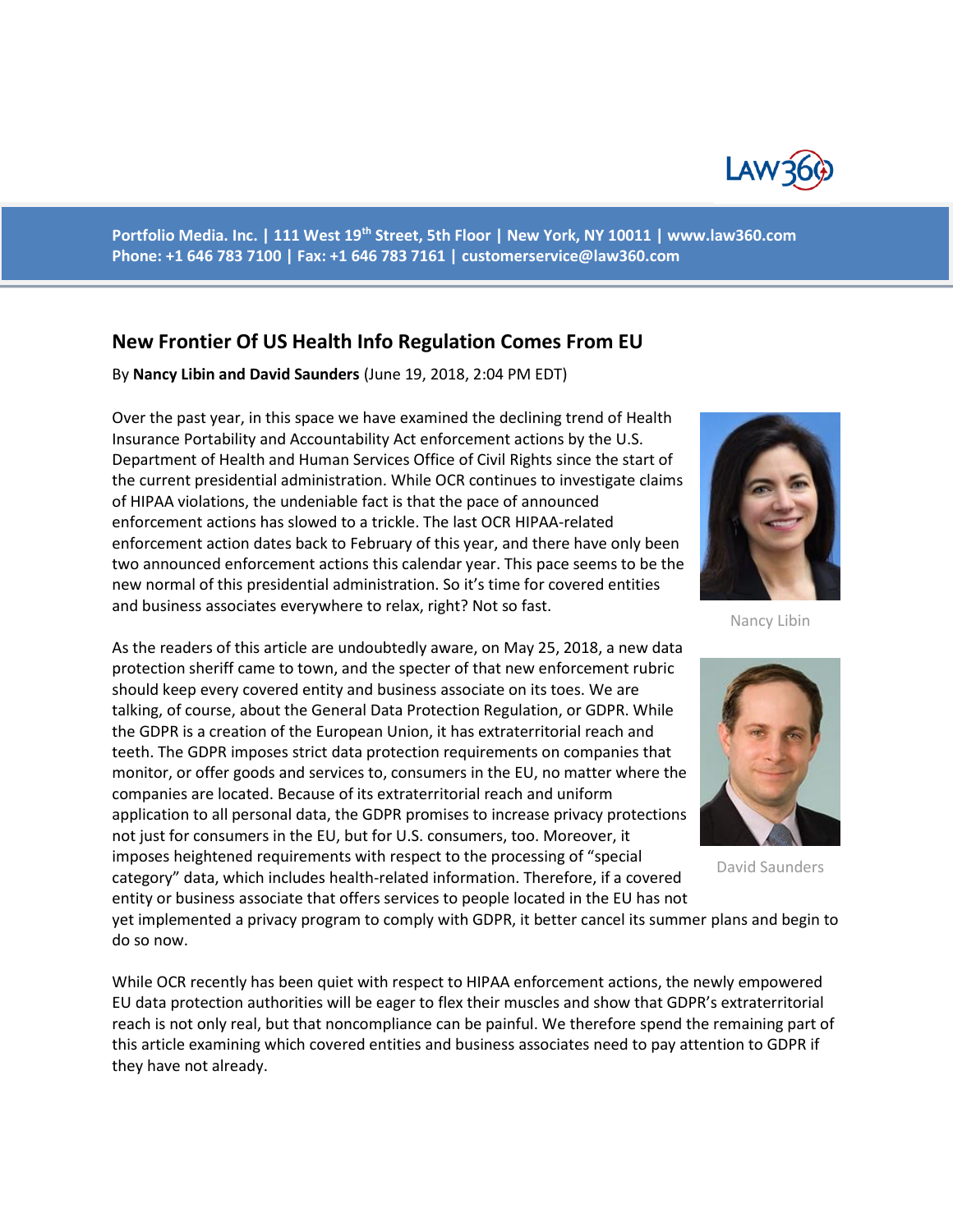## **Whom the GDPR Covers**

The GDPR applies to both data controllers[1] and data processors[2] that, as noted above, (1) are established in the EU, or (2) that are not established in the EU, but that offer goods and services to EU residents or track EU residents online (for marketing purposes, for example). The GDPR could cover for example — multinational hospital chains, medical insurance companies, medical billing companies, electronic medical records companies, and an assortment of other HIPAA-covered entities.

Being a HIPAA business associate rather than a covered entity does not get you off the GDPR hook. The GDPR reaches business associates, just as HIPAA does. If you are a HIPAA business associate based in the U.S. and you think that you handle exclusively U.S. data, it would nonetheless be wise to check with your covered entities and upstream business associates to see if they are covered by the GDPR. Because if your upstream business partners are covered, there is a real risk that you may be handling the personal data of people located in the EU and are therefore covered too.

## **What the GDPR Requires**

The GDPR requires companies to implement measures to incorporate the following principles into their data processing activities: lawfulness, fairness and transparency; purpose limitation; data minimization; accuracy; storage limitation; security; and accountability. Companies will have to conduct thorough assessments of the personal data that they collect, maintain, use and disclose, as well as review their contracts with vendors and their policies and procedures with respect to such data, so that they can make any necessary changes to ensure compliance with the GDPR. Practically speaking, this means that HIPAA-covered entities and business associates may have to develop, among other things, new policies, amend existing business associate or services agreements, and implement new technical safeguards to protect the data being collected, used and stored.

In addition, companies must identify a "legal basis" for the processing of personal data of consumers in the EU. And because health-related data is sensitive, the GDPR requires that companies also either obtain explicit consent from the individual (e.g., a signed statement consenting to the processing of health-related information) before processing such data, or be able to show that processing is necessary for the provision of health care and that the company is subject to certain secrecy obligations under EU or EU member state law.

The GDPR offers six possible legal bases: (1) consent; (2) necessary to perform a contract; (3) necessary to fulfill a legal obligation; (4) necessary to protect someone's vital interests (such as life or health); (5) necessary to perform a task in the public interest; or (6) necessary to fulfill the company's legitimate interests, provided that such interests are not outweighed by the rights and freedoms of the individual. In the HIPAA space, it is not difficult to imagine any one of the six legal basis applying. For example, an EU resident might consent to the use of their personal data for medical care or billing. (As noted above, if the processing relates to health-related data, the consent must be "explicit.") The processing of EU resident data also might be necessary for a medical billing company to process bills or for an insurer to pay benefits on behalf of an EU resident. In addition, HIPAA-covered entities and business associates may need to use EU resident data to alert authorities of a health emergency or outbreak of disease. All of these would be permissible uses under the GDPR. However, GDPR requires that the entities using the personal data have a basis before using the information.

In addition, the GDPR requires that companies take steps to safeguard data, some of which are similar to the restrictions that HIPAA already imposes. A noninclusive list of safeguards that GDPR-covered